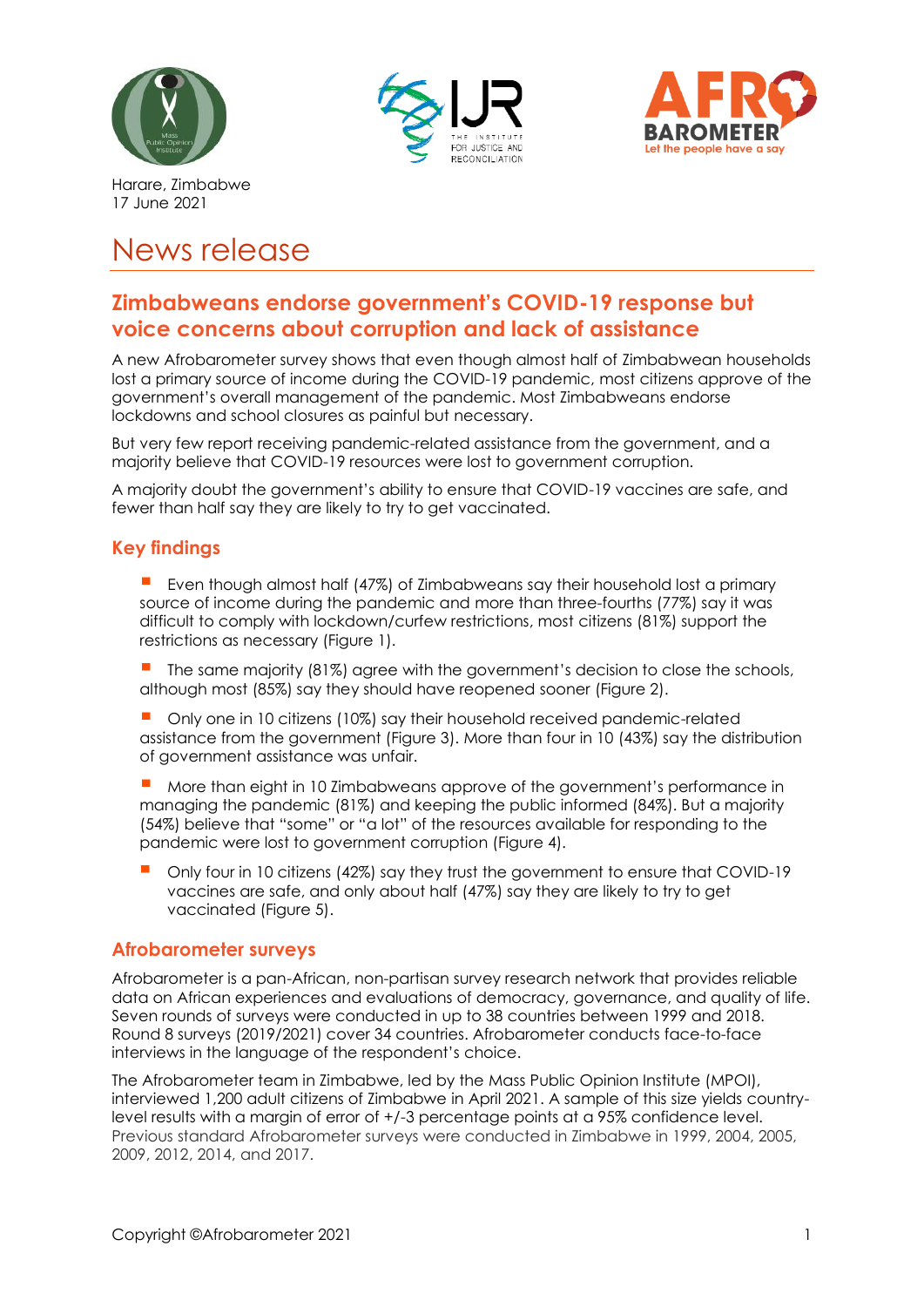

# **Charts**



**Figure 1: Support for lockdown** | Zimbabwe | 2021

*Respondents were asked: Please tell me whether you agree or disagree with the following statement: Even if the lockdown or curfew had negative impacts on the economy and people's livelihoods, it was necessary to limit the spread the spread of COVID-19?*



**Figure 2: Length of school closure** | Zimbabwe | 2021

*Respondents were asked: In your opinion, was the period during which schools were closed too long or too short?* 





*Respondents were asked: Since the start of the COVID-19 pandemic, have you or your household*  received any assistance from government, like food, cash payments, relief from bill payments, or other *assistance that you were not normally receiving before the pandemic?*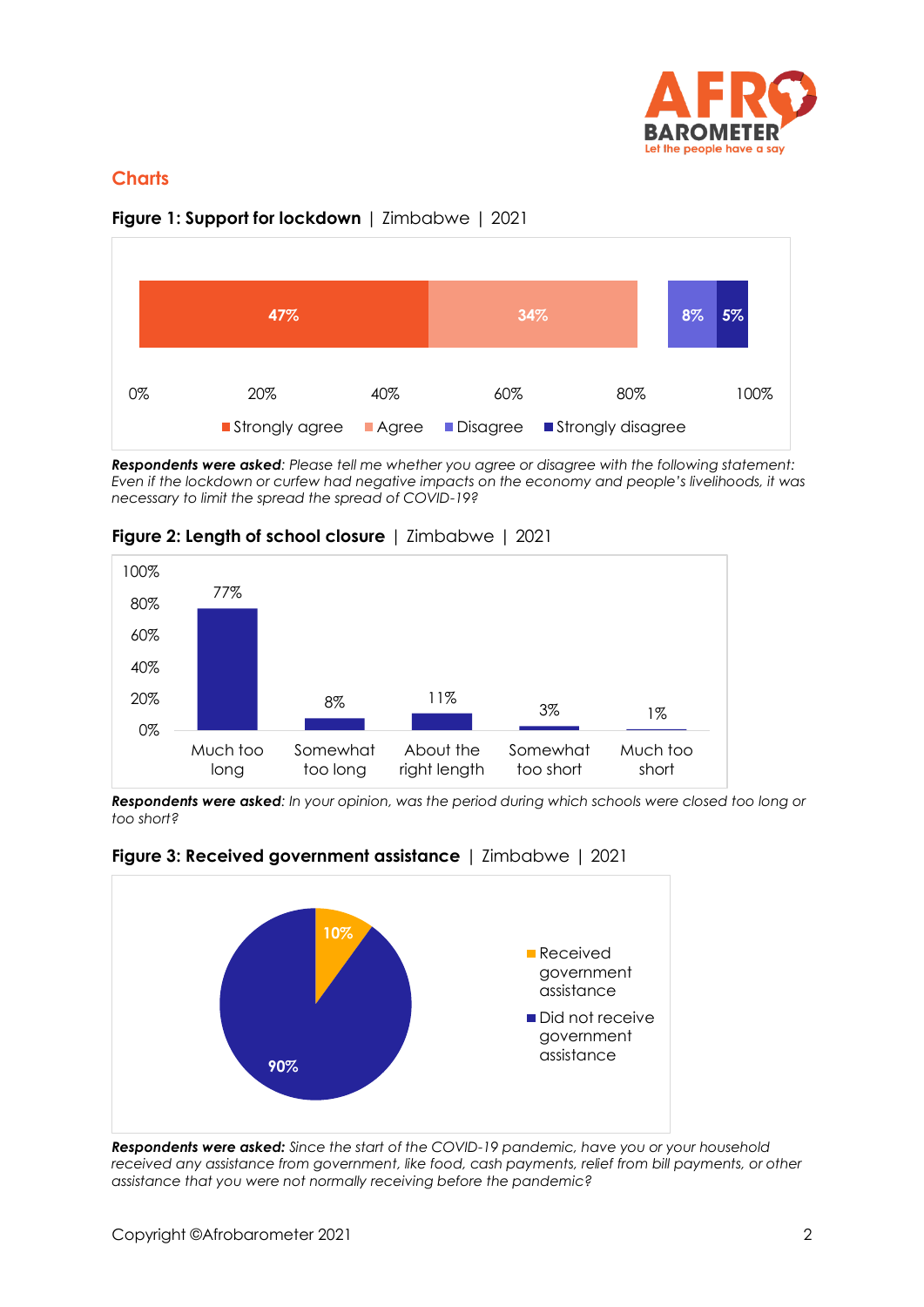



**Figure 4: Assessment of government efforts during the pandemic** | Zimbabwe | 2021

#### *Respondents were asked:*

*How well or badly would you say the current government has handled the following matters since the start of the COVID-19 pandemic, or haven't you heard enough to say: Managing the response to the COVID-19 pandemic? Keeping the public informed about COVID-19?*

*How much do you trust the official statistics provided by government on the number of infections and deaths due to the COVID-19 pandemic?*

*Considering all of the funds and resources that were available to the government for combating and responding to the COVID-19 pandemic, how much do you think was lost or stolen due to corruption among government officials?*